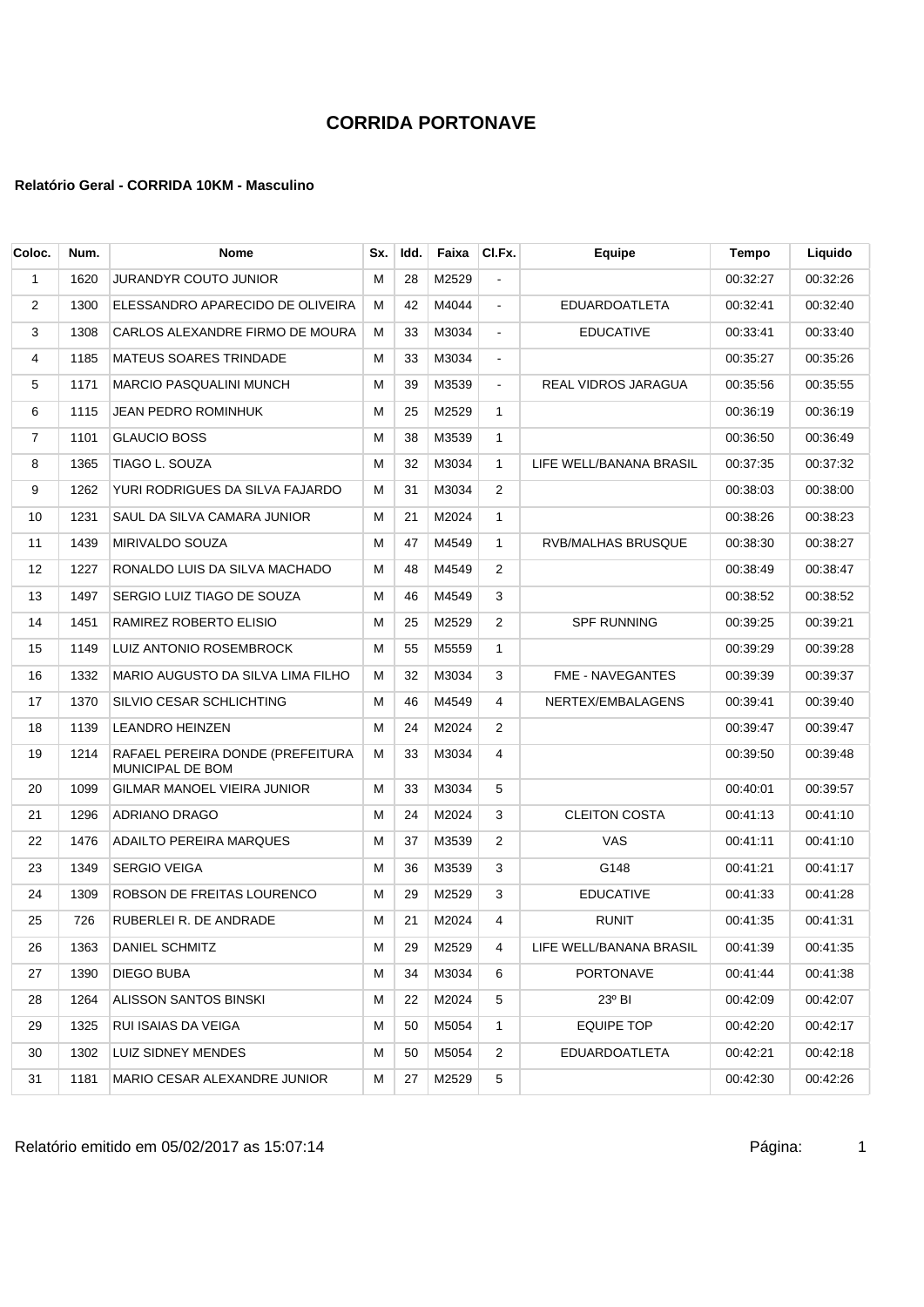| Coloc. | Num. | <b>Nome</b>                                   | Sx. | Idd.     | Faixa | CI.Fx.         | Equipe                                            | Tempo    | Liquido  |
|--------|------|-----------------------------------------------|-----|----------|-------|----------------|---------------------------------------------------|----------|----------|
| 32     | 1301 | JOVELINO DONIZETE GONCALVES<br><b>FONSECA</b> | M   | 50       | M5054 | 3              | <b>EDUARDOATLETA</b>                              | 00:42:30 | 00:42:27 |
| 33     | 1145 | LUCAS MORENO                                  | м   | 35       | M3539 | 4              |                                                   | 00:42:39 | 00:42:39 |
| 34     | 1490 | DIOCLECIANO AMERICO DA SILVEIRA               | М   | 42       | M4044 | $\mathbf{1}$   | <b>TRAINING COMPANY BC</b>                        | 00:43:11 | 00:42:39 |
| 35     | 1362 | ADRIANO VIEIRA DE ANDRADE                     | м   | 37       | M3539 | 5              | LIFE WELL/BANANA BRASIL                           | 00:42:51 | 00:42:46 |
| 36     | 1037 | <b>CHARLES VIANA</b>                          | м   | 38       | M3539 | 6              |                                                   | 00:43:08 | 00:43:04 |
| 37     | 1465 | <b>MATHEUS SIDNEI GUMS</b>                    | м   | 19       | M1819 | $\mathbf{1}$   | <b>SPRINTERS GB</b>                               | 00:43:26 | 00:43:04 |
| 38     | 1162 | <b>MAICON FILIPE BERTELLI</b>                 | м   | 30       | M3034 | 7              |                                                   | 00:43:14 | 00:43:12 |
| 39     | 1217 | RICARDO AMORIM                                | м   | 35       | M3539 | 7              |                                                   | 00:43:45 | 00:43:13 |
| 40     | 1436 | AMAURI CHILLEMI                               | М   | 57       | M5559 | 2              | RVB/MALHAS BRUSQUE                                | 00:43:15 | 00:43:13 |
| 41     | 1485 | MARCOS ANTONIO CANDIDO                        | м   | 26       | M2529 | 6              | VAS                                               | 00:43:19 | 00:43:19 |
| 42     | 1251 | VALDINEI BRITO FAVACHO                        | м   | 29       | M2529 | 7              |                                                   | 00:43:23 | 00:43:20 |
| 43     | 1210 | RAFAEL EMMENDOERFER FALCONE                   | М   | $\Omega$ | M0017 | $\mathbf{1}$   |                                                   | 00:43:25 | 00:43:22 |
| 44     | 1354 | <b>WESLEY SILVA</b>                           | м   | 23       | M2024 | 6              | G148                                              | 00:43:27 | 00:43:25 |
| 45     | 1026 | ANTONIO WALDEMIRO HEIN                        | м   | 57       | M5559 | 3              |                                                   | 00:43:39 | 00:43:33 |
| 46     | 1174 | <b>MARCOS AURELIO SOUZA</b>                   | М   | 47       | M4549 | 5              |                                                   | 00:43:42 | 00:43:37 |
| 47     | 1120 | JOAO FRANCISCO CAPELLA                        | м   | 56       | M5559 | 4              |                                                   | 00:43:47 | 00:43:40 |
| 48     | 1190 | MIKCHAEL LIMA DE RAMOS                        | м   | 22       | M2024 | 7              |                                                   | 00:43:49 | 00:43:41 |
| 49     | 1496 | EDGAR TIAGO DE SOUZA                          | м   | 60       | M6064 | $\mathbf{1}$   |                                                   | 00:43:52 | 00:43:48 |
| 50     | 1198 | NICOLAS ANDRES BLAIOTTA                       | М   | 35       | M3539 | 8              |                                                   | 00:44:00 | 00:43:52 |
| 51     | 1294 | <b>WELLINTON VALLE ARAUJO</b>                 | М   | 54       | M5054 | 4              | <b>AVULSO</b>                                     | 00:44:41 | 00:43:56 |
| 52     | 1503 | <b>LEANDRO TONET</b>                          | М   | 38       | M3539 | 9              | <b>CLEITON COSTA</b>                              | 00:43:59 | 00:43:57 |
| 53     | 1202 | OTTO SCHUBERT                                 | М   | 56       | M5559 | 5              |                                                   | 00:44:17 | 00:44:05 |
| 54     | 1487 | <b>CLAUDIO SERAFIM</b>                        | м   | 41       | M4044 | 2              | <b>WT ENERGY</b>                                  | 00:44:15 | 00:44:12 |
| 55     | 1141 | LEONARDO ESTACIO                              | М   | 64       | M6064 | 2              |                                                   | 00:44:18 | 00:44:16 |
| 56     | 1084 | <b>FABIO GIL KUIPERS</b>                      | м   | 36       | M3539 | 10             |                                                   | 00:44:19 | 00:44:17 |
| 57     | 1266 | LUCAS HENRIQUE DUARTE DA SILVA                | м   | 22       | M2024 | 8              | 23° BI                                            | 00:44:21 | 00:44:17 |
| 58     | 1361 | THIAGO LUIZ ALVES                             | м   | 29       | M2529 | 8              | INTEGRAL ESTILO DE VIDA /<br><b>BANANA BRASIL</b> | 00:44:57 | 00:44:25 |
| 59     | 1568 | JEFERSON LUIZ DOS SANTOS                      | м   | 33       | M3034 | 8              |                                                   | 00:44:42 | 00:44:39 |
| 60     | 1051 | DANIEL MECIAS PINHEIRO                        | м   | 29       | M2529 | 9              |                                                   | 00:44:55 | 00:44:40 |
| 61     | 1031 | BRUNO DA SILVA BARBOSA                        | м   | 19       | M1819 | $\overline{2}$ |                                                   | 00:44:58 | 00:44:50 |
| 62     | 1393 | JUNIOR LUIZ ANGIOLETT                         | M   | 39       | M3539 | 11             | PORTONAVE                                         | 00:45:35 | 00:45:25 |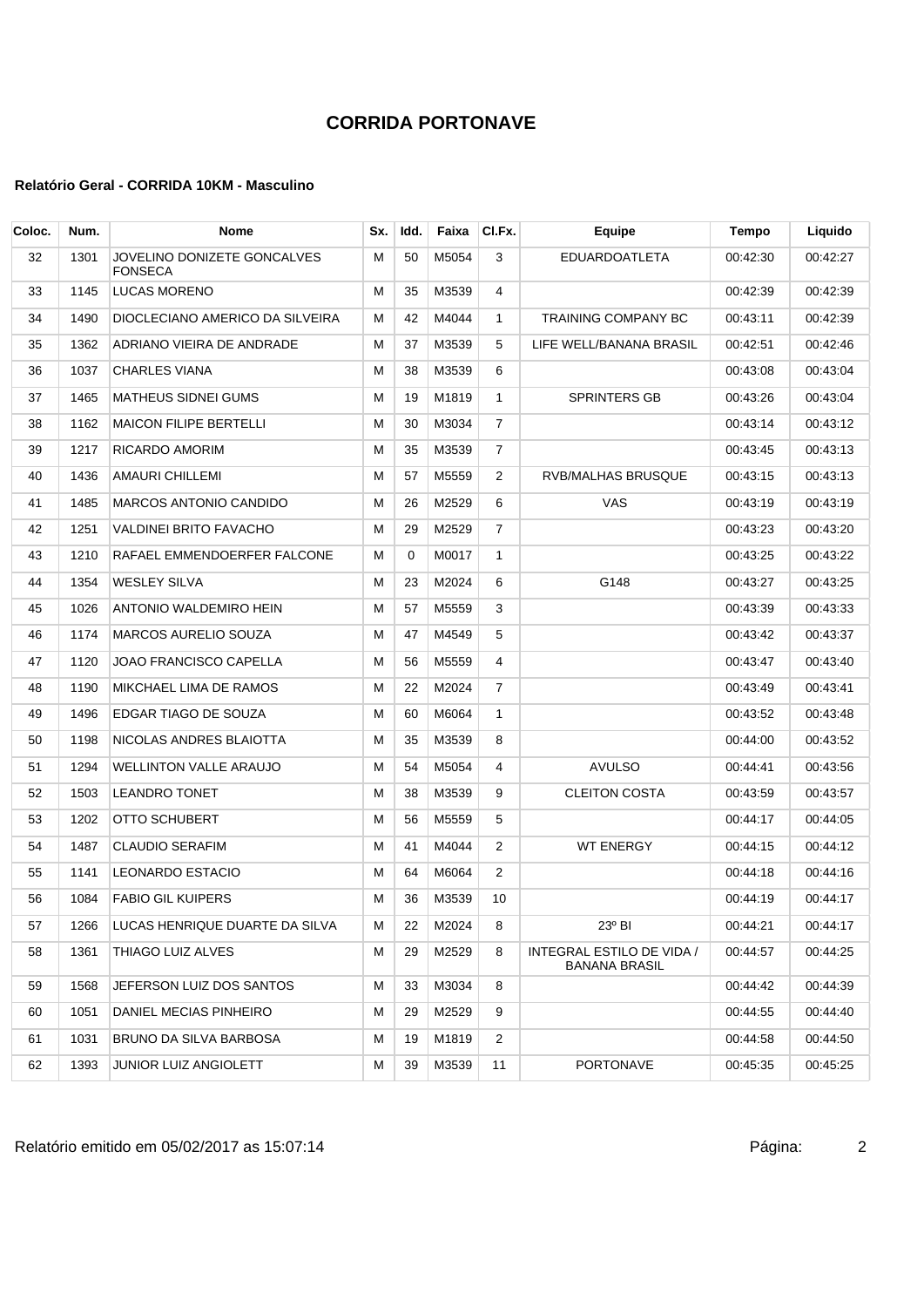| Coloc. | Num. | <b>Nome</b>                     | Sx. | Idd. | Faixa    | CI.Fx.         | <b>Equipe</b>         | Tempo    | Liquido  |
|--------|------|---------------------------------|-----|------|----------|----------------|-----------------------|----------|----------|
| 63     | 1083 | <b>FABIO AFONSO TOBIAS</b>      | м   | 40   | M4044    | 3              |                       | 00:45:52 | 00:45:34 |
| 64     | 1144 | LUCAS CARDOSO                   | м   | 27   | M2529    | 10             |                       | 00:45:38 | 00:45:35 |
| 65     | 1213 | RAFAEL NIEBUHR MAIA DE OLIVEIRA | М   | 31   | M3034    | 9              |                       | 00:45:51 | 00:45:35 |
| 66     | 1208 | RAFAEL BERTOLINI                | М   | 36   | M3539    | 12             |                       | 00:45:44 | 00:45:40 |
| 67     | 1244 | THEILLOR LIMA DE RAMOS          | М   | 17   | M0017    | 2              |                       | 00:45:55 | 00:45:47 |
| 68     | 1150 | LUIZ CELSO DE MEDEIROS          | М   | 67   | M6569    | $\mathbf{1}$   |                       | 00:46:01 | 00:45:58 |
| 69     | 1212 | RAFAEL LEAL                     | м   | 29   | M2529    | 11             |                       | 00:46:24 | 00:46:01 |
| 70     | 1419 | RODRIGO HOEPERS                 | М   | 31   | M3034    | 10             | <b>RISEUP RUNNING</b> | 00:46:45 | 00:46:39 |
| 71     | 1192 | <b>MURILO REIS</b>              | М   | 32   | M3034    | 11             |                       | 00:46:53 | 00:46:40 |
| 72     | 1389 | <b>DEMILSON LINHARES</b>        | М   | 34   | M3034    | 12             | <b>PORTONAVE</b>      | 00:47:04 | 00:46:42 |
| 73     | 1295 | ALESSANDRO AUGUSTO MARTINS      | M   | 44   | M4044    | 4              | <b>CAIXA</b>          | 00:47:02 | 00:46:44 |
| 74     | 1006 | ADERALDO RAMOS DO NASCIMENTO    | м   | 53   | M5054    | 5              |                       | 00:46:47 | 00:46:46 |
| 75     | 1089 | FAUSTENIO JOAO DOS SANTOS       | М   | 47   | M4549    | 6              |                       | 00:46:54 | 00:46:51 |
| 76     | 1036 | <b>CESAR JERONIMO RODRIGUES</b> | м   | 52   | M5054    | 6              |                       | 00:47:04 | 00:46:52 |
| 77     | 1444 | <b>DIOGO MAURICIO CENSI</b>     | М   | 30   | M3034    | 13             | <b>SPF RUNNING</b>    | 00:47:00 | 00:46:52 |
| 78     | 1263 | ALEXANDER ROSA DA SILVA         | M   | 21   | M2024    | 9              | 23° BI                | 00:47:00 | 00:46:53 |
| 79     | 1388 | ANGELO MAXIMO GODINHO           | М   | 45   | M4549    | $\overline{7}$ | PORTONAVE             | 00:47:59 | 00:46:53 |
| 80     | 1029 | ARLINDO SANDRI                  | М   | 55   | M5559    | 6              |                       | 00:47:07 | 00:46:54 |
| 81     | 1440 | ALEXANDRO SPEZIA                | М   | 38   | M3539    | 13             | <b>SPF RUNNING</b>    | 00:46:59 | 00:46:55 |
| 82     | 1054 | DANILO PEIXOTO FERREIRA VIEIRA  | М   | 31   | M3034    | 14             |                       | 00:46:59 | 00:46:57 |
| 83     | 1055 | DEIVITI LUIS MACHADO ARAUJO     | М   | 31   | M3034    | 15             |                       | 00:47:15 | 00:47:05 |
| 84     | 1479 | ERICSON LUIZ DA LUZ             | М   | 41   | M4044    | 5              | VAS                   | 00:47:11 | 00:47:09 |
| 85     | 1515 | ATLETA NÃO CADASTRADO           | М   | 0    | M0017    | 3              |                       | 00:47:30 | 00:47:24 |
| 86     | 1155 | LUIZ MIGUEL NOVINSKI            | М   | 27   | M2529    | 12             | <b>KEEPFIT</b>        | 00:47:59 | 00:47:29 |
| 87     | 1407 | <b>LUCAS CHEGATTI</b>           | М   | 16   | M0017    | 4              | R <sub>2</sub> -RUN   | 00:47:40 | 00:47:33 |
| 88     |      | 1131 JUNIOR CEZAR PEREIRA       | M   |      | 49 M4549 |                |                       | 00:47:39 | 00:47:36 |
| 89     | 1196 | NEUMANN EDSON EDGAR             | м   | 51   | M5054    | 7              |                       | 00:47:42 | 00:47:37 |
| 90     | 1247 | TIAGO GAZANIGA DOS SANTOS       | M   | 27   | M2529    | 13             |                       | 00:48:14 | 00:47:43 |
| 91     | 1480 | <b>FLAVIO LEANDRO MENDES</b>    | м   | 41   | M4044    | 6              | VAS                   | 00:48:13 | 00:47:43 |
| 92     | 1448 | <b>MARCIO FLORIANI</b>          | м   | 42   | M4044    | 7              | <b>SPF RUNNING</b>    | 00:48:06 | 00:48:00 |
| 93     | 1153 | LUIZ FERNANDO REINERT           | м   | 64   | M6064    | 3              |                       | 00:48:30 | 00:48:08 |
| 94     | 1405 | <b>JOSE DO PRADO JUNIOR</b>     | M   | 23   | M2024    | 10             | R <sub>2</sub> -RUN   | 00:48:51 | 00:48:14 |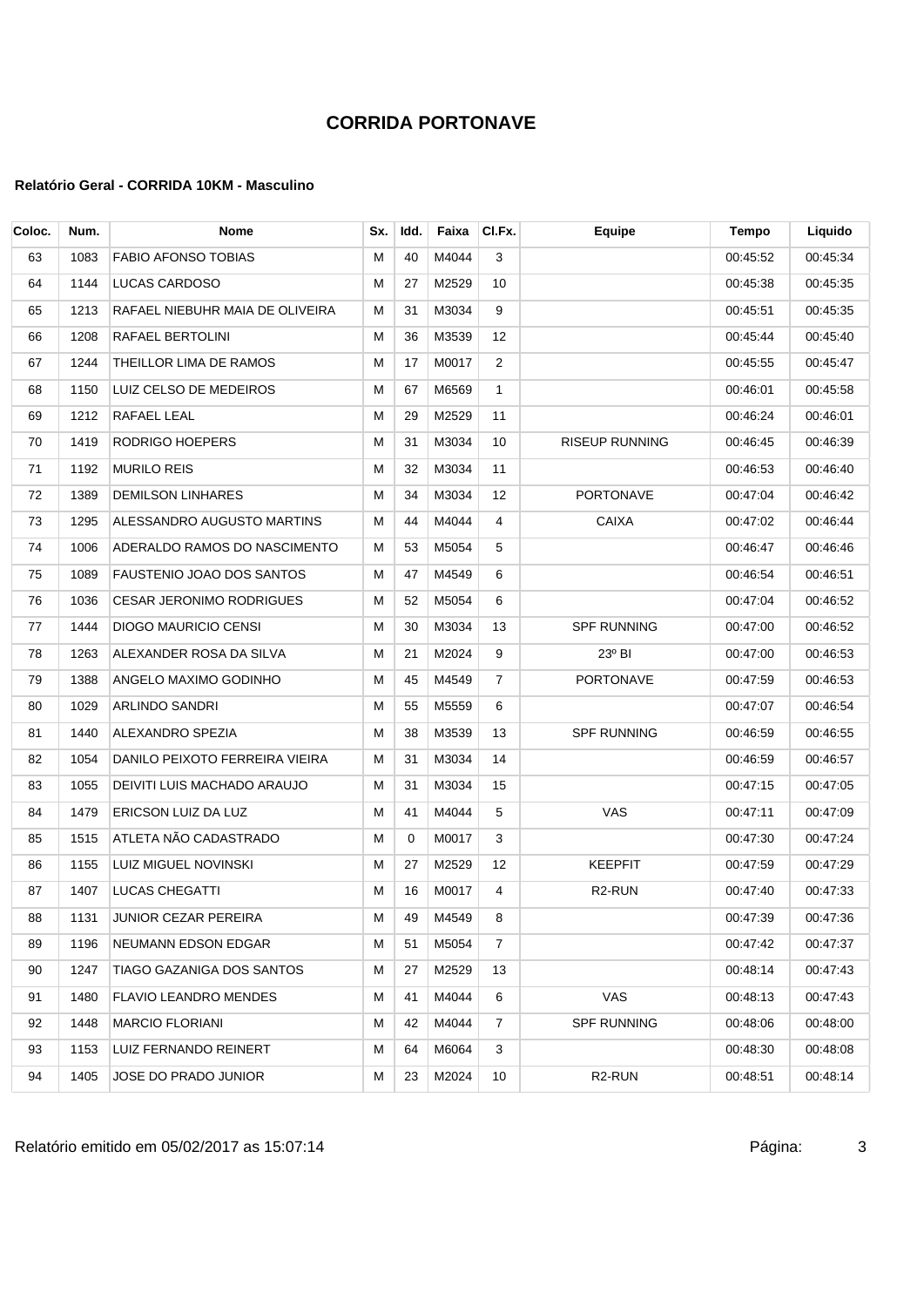| Coloc. | Num. | <b>Nome</b>                      | Sx. | Idd. | Faixa    | CI.Fx.         | Equipe                  | Tempo    | Liquido  |
|--------|------|----------------------------------|-----|------|----------|----------------|-------------------------|----------|----------|
| 95     | 1127 | JOSE ROBERTO SHENIGOSKI          | м   | 59   | M5559    | $\overline{7}$ |                         | 00:48:32 | 00:48:30 |
| 96     | 1594 | <b>GILBERTO MANOEL COMINK</b>    | м   | 60   | M6064    | 4              |                         | 00:48:48 | 00:48:37 |
| 97     | 1068 | EDUARDO COELHO                   | м   | 50   | M5054    | 8              |                         | 00:48:51 | 00:48:46 |
| 98     | 1469 | JOAO MARTINS                     | м   | 63   | M6064    | 5              | <b>STUDIO REMO GAME</b> | 00:49:11 | 00:48:46 |
| 99     | 1002 | ADELSON OLAVIO NUNES             | M   | 64   | M6064    | 6              |                         | 00:48:59 | 00:48:47 |
| 100    | 1125 | JORGE ANDRE NEGHERBON            | м   | 36   | M3539    | 14             |                         | 00:49:00 | 00:48:50 |
| 101    | 1339 | ARAO DOS SANTOS AMARA            | м   | 33   | M3034    | 16             | G148                    | 00:49:17 | 00:49:03 |
| 102    | 1366 | DJONATAN ANDREI TAVARES          | м   | 27   | M2529    | 14             | <b>LIKE RUNNING</b>     | 00:49:40 | 00:49:04 |
| 103    | 1429 | <b>MANOEL DA COSTA</b>           | М   | 62   | M6064    | 7              | <b>RUNIT</b>            | 00:49:09 | 00:49:07 |
| 104    | 1126 | JOSE RENATO FERNANDES            | M   | 63   | M6064    | 8              |                         | 00:49:57 | 00:49:14 |
| 105    | 1172 | MARCONDES TEIXEIRA DE SOUZA      | M   | 49   | M4549    | 9              |                         | 00:49:39 | 00:49:16 |
| 106    | 1168 | <b>MARCELO WILSON DOS SANTOS</b> | м   | 32   | M3034    | 17             |                         | 00:49:56 | 00:49:19 |
| 107    | 1221 | ROBERTO M. FERREIRA              | м   | 59   | M5559    | 8              |                         | 00:49:25 | 00:49:19 |
| 108    | 1158 | LUIZ VOLTOLINI                   | м   | 48   | M4549    | 10             |                         | 00:49:26 | 00:49:21 |
| 109    | 1096 | GILBERTO PEDRO CORDEIRO          | М   | 44   | M4044    | 8              |                         | 00:50:10 | 00:49:24 |
| 110    | 1032 | <b>BRUNO GUZATTO</b>             | М   | 34   | M3034    | 18             |                         | 00:49:31 | 00:49:27 |
| 111    | 1025 | ANTONIO LAURO FERREIRA           | м   | 46   | M4549    | 11             |                         | 00:50:13 | 00:49:33 |
| 112    | 1040 | <b>CLAUDECIR JOSE EGER</b>       | м   | 38   | M3539    | 15             | <b>TFITE</b>            | 00:49:49 | 00:49:33 |
| 113    | 1113 | JEAN CARLOS MOELLER              | м   | 44   | M4044    | 9              |                         | 00:49:44 | 00:49:37 |
| 114    | 1255 | <b>VALTER XAVIER</b>             | м   | 41   | M4044    | 10             |                         | 00:50:02 | 00:49:39 |
| 115    | 1219 | RICARDO SCHMITT MAES             | М   | 32   | M3034    | 19             |                         | 00:50:14 | 00:49:43 |
| 116    | 1012 | ALEXANDRE ZULIAN                 | М   | 40   | M4044    | 11             |                         | 00:49:58 | 00:49:54 |
| 117    | 1151 | LUIZ CESAR CARDOSO               | М   | 65   | M6569    | $\overline{2}$ |                         | 00:50:19 | 00:49:55 |
| 118    | 1396 | SIDNEI MARTINHO REICHARTS        | м   | 36   | M3539    | 16             | <b>PORTONAVE</b>        | 00:50:10 | 00:49:59 |
| 119    | 1298 | <b>CRISTIAN VENTURI</b>          | м   | 26   | M2529    | 15             | <b>CLEITON COSTA</b>    | 00:50:08 | 00:50:02 |
| 120    |      | 1326 SILVIO LUIZ AVIZ            | M   |      | 42 M4044 | 12             | <b>EQUIPE TOP</b>       | 00:50:18 | 00:50:10 |
| 121    | 1432 | <b>MARIO CESAR DOS PASSOS</b>    | м   | 40   | M4044    | 13             | <b>RUNIT</b>            | 00:50:46 | 00:50:29 |
| 122    | 1245 | THOMAS EVANDRO NUSS              | M   | 40   | M4044    | 14             |                         | 00:51:13 | 00:50:31 |
| 123    | 1299 | OZIEL GRIGNANI                   | м   | 39   | M3539    | 17             | <b>CLEITON COSTA</b>    | 00:50:38 | 00:50:31 |
| 124    | 1028 | ARIVELTO LUIZ VALERIO            | м   | 65   | M6569    | 3              |                         | 00:51:00 | 00:50:34 |
| 125    | 1063 | EDGAR GESSER                     | м   | 40   | M4044    | 15             |                         | 00:50:48 | 00:50:34 |
| 126    | 1256 | VANDERLEI DA CUNHA               | м   | 35   | M3539    | 18             |                         | 00:50:40 | 00:50:40 |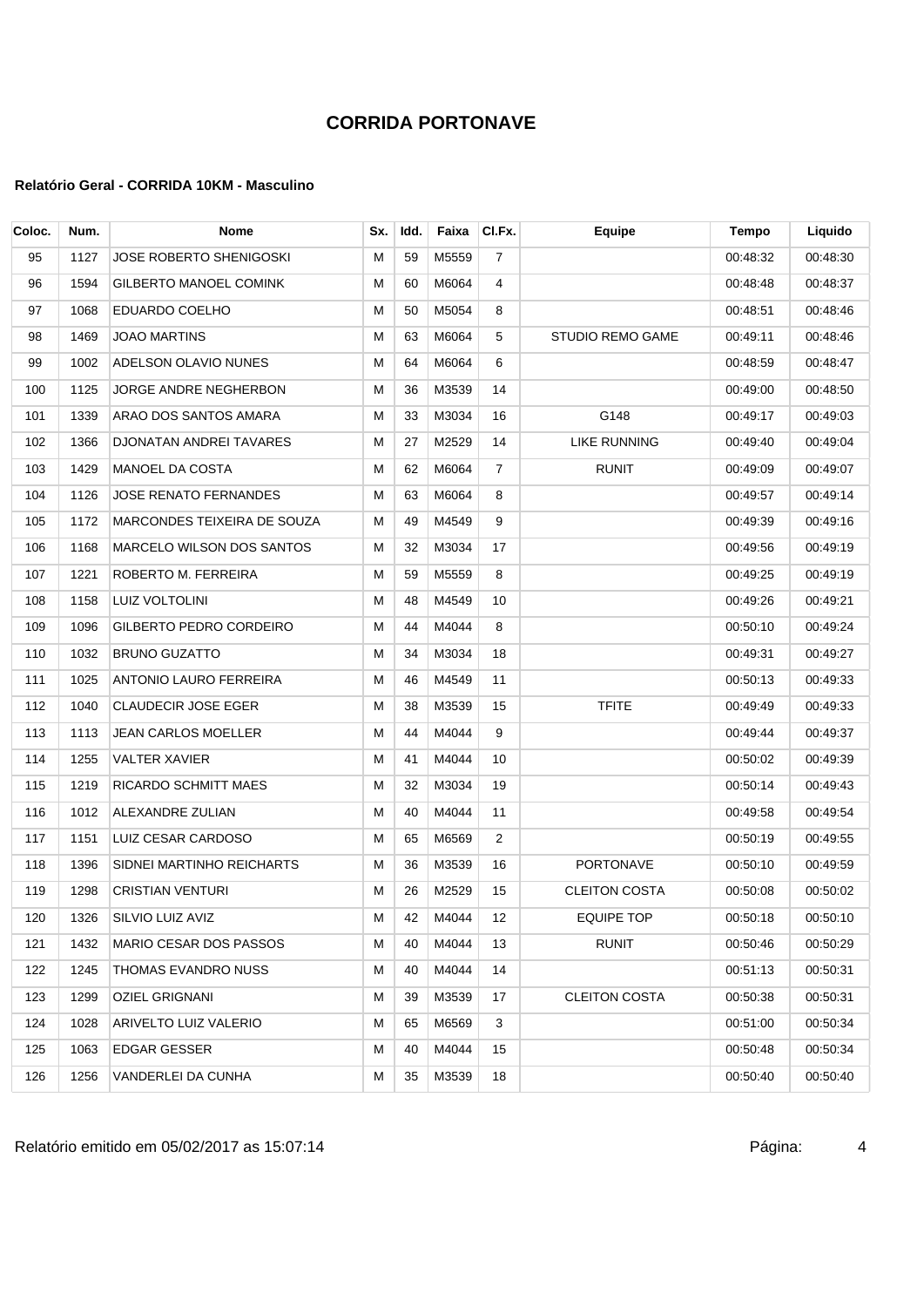| Coloc. | Num. | Nome                              | Sx. | Idd. | Faixa | CI.Fx. | Equipe                                   | Tempo    | Liquido  |
|--------|------|-----------------------------------|-----|------|-------|--------|------------------------------------------|----------|----------|
| 127    | 1289 | <b>MARCIO KONIG</b>               | м   | 41   | M4044 | 16     | ACADEMIA OFICINA DO<br><b>CORPO</b>      | 00:50:48 | 00:50:40 |
| 128    | 1092 | FILIPE ITAMAR DA SILVEIRA         | м   | 33   | M3034 | 20     |                                          | 00:50:58 | 00:50:45 |
| 129    | 1534 | ANDRE FELIPE BIEG                 | м   | 30   | M3034 | 21     |                                          | 00:51:37 | 00:50:48 |
| 130    | 1274 | EDUARDO LORENZ SILVA              | М   | 31   | M3034 | 22     | 25º BATALHAO - POLICIA<br><b>MILITAR</b> | 00:51:34 | 00:50:53 |
| 131    | 1474 | <b>GUILHERME ANTONIO RIFFEL</b>   | м   | 28   | M2529 | 16     | <b>TOP RUNNERS</b>                       | 00:51:13 | 00:50:53 |
| 132    | 1207 | RAFAEL ANDRE DAGNONI              | м   | 39   | M3539 | 19     |                                          | 00:51:26 | 00:50:54 |
| 133    | 1014 | ALINOR GONCALVES                  | м   | 52   | M5054 | 9      |                                          | 00:51:11 | 00:51:02 |
| 134    | 1030 | <b>BENTO FERRARI</b>              | м   | 49   | M4549 | 12     | <b>EQUIPE TOP</b>                        | 00:51:05 | 00:51:02 |
| 135    | 1328 | RICARDO GILBRAN PERING            | м   | 28   | M2529 | 17     | FAMILIA TIAGO                            | 00:51:29 | 00:51:02 |
| 136    | 1077 | <b>EMILTON DAVID</b>              | м   | 52   | M5054 | 10     |                                          | 00:51:20 | 00:51:05 |
| 137    | 1288 | WILIAN EDUARDO OLDENBURG          | М   | 28   | M2529 | 18     | 25º BATALHAO - POLICIA<br><b>MILITAR</b> | 00:51:28 | 00:51:11 |
| 138    | 1411 | <b>ODAIR ANDREANI</b>             | м   | 60   | M6064 | 9      | R <sub>2</sub> -RUN                      | 00:51:26 | 00:51:12 |
| 139    | 1124 | JONATHAN DIEGO CADORE             | м   | 28   | M2529 | 19     |                                          | 00:51:33 | 00:51:17 |
| 140    | 1428 | LAERCIO GONCALVES                 | М   | 68   | M6569 | 4      | <b>RUNIT</b>                             | 00:51:33 | 00:51:18 |
| 141    | 1260 | <b>GILMAR TILLMANN</b>            | М   | 51   | M5054 | 11     | <b>SESI</b>                              | 00:51:28 | 00:51:20 |
| 142    | 1501 | <b>JOAO MARTINS</b>               | м   | 44   | M4044 | 17     |                                          | 00:51:28 | 00:51:20 |
| 143    | 1412 | RODRIGO DE SOUZA                  | М   | 29   | M2529 | 20     | R <sub>2</sub> -RUN                      | 00:51:37 | 00:51:23 |
| 144    | 1408 | <b>MARCIO CHEGATTI</b>            | м   | 48   | M4549 | 13     | R <sub>2</sub> -RUN                      | 00:51:38 | 00:51:25 |
| 145    | 1280 | KAIKE CATARINA                    | м   | 25   | M2529 | 21     | 25º BATALHAO - POLICIA<br><b>MILITAR</b> | 00:51:55 | 00:51:34 |
| 146    | 1609 | LAUDELINO LUIZ PRAUSO             | м   | 57   | M5559 | 9      |                                          | 00:51:46 | 00:51:34 |
| 147    | 1447 | JISSO TEIXEIRA DA ROCHA           | м   | 36   | M3539 | 20     | <b>SPF RUNNING</b>                       | 00:51:43 | 00:51:37 |
| 148    | 1205 | PAULO ROBERTO VIEIRA DE OLIVEIRA  | м   | 44   | M4044 | 18     |                                          | 00:52:21 | 00:51:42 |
| 149    | 1118 | JESSE EDMUNDO SILVA DE ANDRADE    | м   | 26   | M2529 | 22     |                                          | 00:52:12 | 00:51:45 |
| 150    | 1353 | <b>TIAGO DOS SANTOS OLIVEIRA</b>  | м   | 26   | M2529 | 23     | G148                                     | 00:52:00 | 00:51:49 |
| 151    | 1154 | LUIZ JOSE SEDREZ                  | м   | 54   | M5054 | 12     |                                          | 00:51:59 | 00:51:53 |
| 152    | 1005 | ADEMIR IRINEU DE SOUZA            | м   | 65   | M6569 | 5      |                                          | 00:52:27 | 00:51:58 |
| 153    | 1441 | ANDRE RICARDO KOCH                | м   | 28   | M2529 | 24     | <b>SPF RUNNING</b>                       | 00:52:22 | 00:52:09 |
| 154    | 1416 | <b>HUMBERTO RICARDO CABRIOTTI</b> | м   | 38   | M3539 | 21     | <b>RISEUP RUNNING</b>                    | 00:52:19 | 00:52:11 |
| 155    | 1427 | JEISON ADRIANO ALMEIDA            | м   | 34   | M3034 | 23     | <b>RUNIT</b>                             | 00:52:33 | 00:52:14 |
| 156    | 1200 | <b>OSMAR SANDRINI JUNIOR</b>      | м   | 35   | M3539 | 22     |                                          | 00:52:46 | 00:52:15 |
| 157    | 1114 | JEAN GILBERTO KRAMER DE MATTOS    | м   | 29   | M2529 | 25     |                                          | 00:52:42 | 00:52:16 |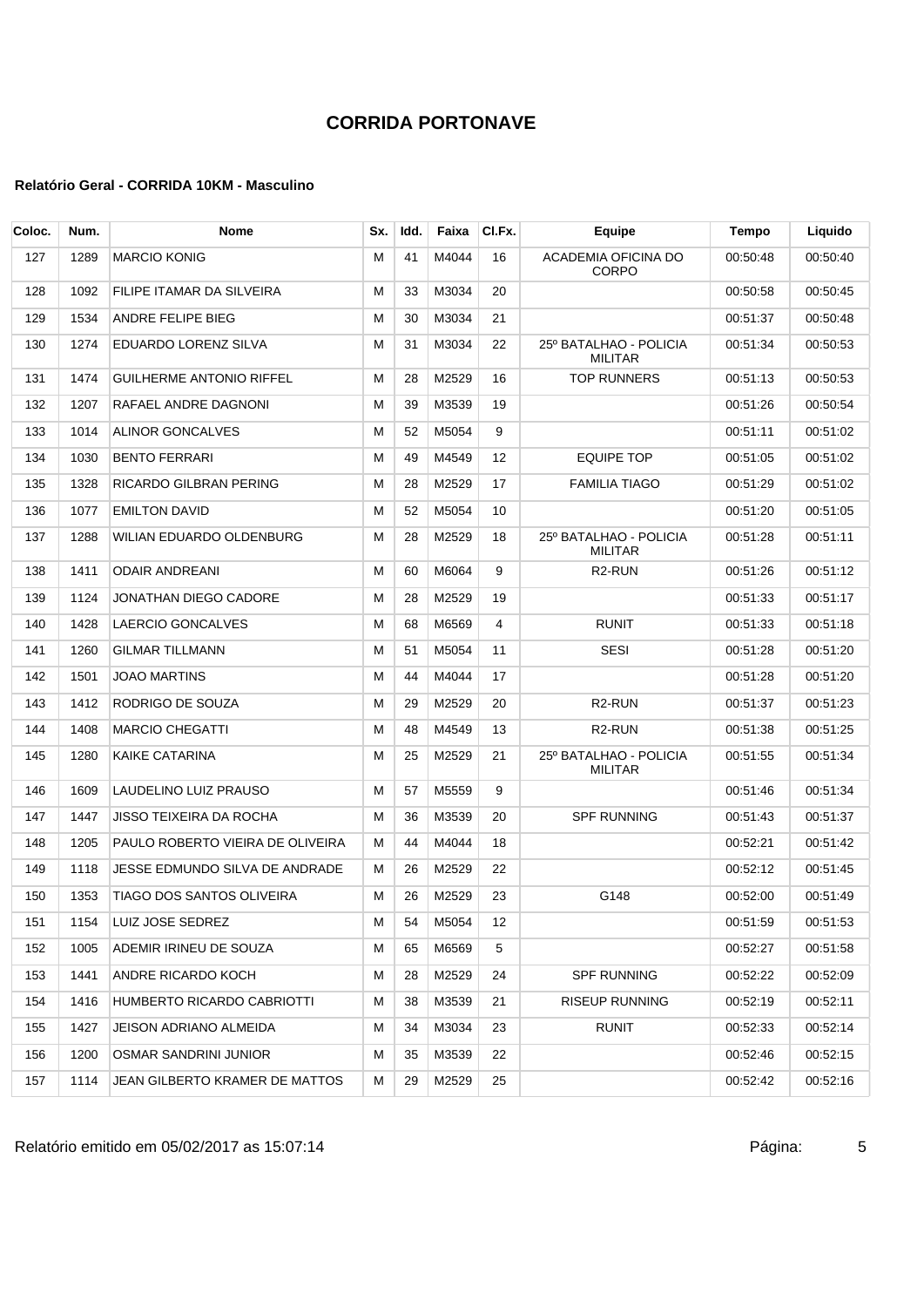| Coloc. | Num. | <b>Nome</b>                     | Sx. | Idd. | Faixa    | CI.Fx.         | Equipe                  | <b>Tempo</b> | Liquido  |
|--------|------|---------------------------------|-----|------|----------|----------------|-------------------------|--------------|----------|
| 158    | 1297 | CLEITON DA SILVA COSTA          | м   | 33   | M3034    | 24             | <b>CLEITON COSTA</b>    | 00:52:23     | 00:52:22 |
| 159    | 1472 | <b>GERCI DEMARCH JUNIOR</b>     | м   | 31   | M3034    | 25             | <b>TONI TRAINER</b>     | 00:52:39     | 00:52:22 |
| 160    | 1043 | <b>CLESIO MARQUES</b>           | м   | 43   | M4044    | 19             |                         | 00:52:45     | 00:52:24 |
| 161    | 1218 | RICARDO LUIS BARG               | М   | 42   | M4044    | 20             |                         | 00:53:05     | 00:52:25 |
| 162    | 1035 | <b>CESAR AUGUST</b>             | м   | 59   | M5559    | 10             |                         | 00:52:44     | 00:52:33 |
| 163    | 1209 | RAFAEL BOTTON                   | м   | 38   | M3539    | 23             |                         | 00:52:45     | 00:52:33 |
| 164    | 1484 | <b>MARCIO MUNIZ</b>             | м   | 41   | M4044    | 21             | VAS                     | 00:53:11     | 00:52:40 |
| 165    | 1050 | DANIEL BASTOS                   | м   | 34   | M3034    | 26             |                         | 00:53:03     | 00:52:41 |
| 166    | 1187 | <b>MAURICIO SCHMITZ</b>         | м   | 37   | M3539    | 24             |                         | 00:53:19     | 00:52:45 |
| 167    | 1206 | PAULO SERGIO LESNIESKI          | М   | 52   | M5054    | 13             |                         | 00:52:58     | 00:52:54 |
| 168    | 1345 | JOEL SOARES                     | м   | 39   | M3539    | 25             | G148                    | 00:53:00     | 00:52:56 |
| 169    | 1470 | <b>MAURICIO BOABAID</b>         | м   | 56   | M5559    | 11             | <b>STUDIO REMO GAME</b> | 00:53:31     | 00:53:01 |
| 170    | 1442 | ANTONIO PREZOTO NETO            | М   | 38   | M3539    | 26             | <b>SPF RUNNING</b>      | 00:53:08     | 00:53:04 |
| 171    | 1533 | <b>CLOVIS RICARDO</b>           | м   | 35   | M3539    | 27             |                         | 00:54:05     | 00:53:15 |
| 172    | 1329 | RODRIGO NIELS                   | м   | 31   | M3034    | 27             | <b>FAMILIA TIAGO</b>    | 00:53:50     | 00:53:22 |
| 173    | 1090 | <b>FAUSTO EGIDIO DAS LUZES</b>  | М   | 47   | M4549    | 14             |                         | 00:53:51     | 00:53:24 |
| 174    | 1024 | <b>ANTONIO GONCALVES</b>        | м   | 53   | M5054    | 14             |                         | 00:53:33     | 00:53:26 |
| 175    | 1069 | EDUARDO TOSHIKAZU HANADA        | M   | 47   | M4549    | 15             |                         | 00:53:49     | 00:53:34 |
| 176    | 1058 | DIEGO SOUZA                     | м   | 37   | M3539    | 28             |                         | 00:54:12     | 00:53:37 |
| 177    | 1314 | ERONILDES BELARMINO DE OLIVEIRA | М   | 63   | M6064    | 10             | <b>EQUIPE TOP</b>       | 00:53:47     | 00:53:38 |
| 178    | 1161 | <b>MAICON FERNANDO CARDOSO</b>  | м   | 24   | M2024    | 11             | <b>KEEPFIT</b>          | 00:54:09     | 00:53:39 |
| 179    | 1164 | <b>MAIKO DREGER</b>             | М   | 29   | M2529    | 26             |                         | 00:53:59     | 00:53:40 |
| 180    | 1021 | ANDRE RAUL ROCHA                | м   | 40   | M4044    | 22             |                         | 00:54:25     | 00:53:42 |
| 181    | 1401 | <b>CARLOS DUARTE</b>            | м   | 35   | M3539    | 29             | R <sub>2</sub> -RUN     | 00:54:02     | 00:53:42 |
| 182    | 1355 | EDUARDO PETRI FERREIRA          | м   | 18   | M1819    | 3              | <b>GOOD LIFE</b>        | 00:54:27     | 00:53:48 |
| 183    |      | 1357 JOAO ISMAEL BERNARDES      | M   |      | 18 M1819 | $\overline{4}$ | <b>GOOD LIFE</b>        | 00:54:27     | 00:53:48 |
| 184    | 1473 | PAULO FERNANDO ZOREK            | м   | 36   | M3539    | 30             | TONI TREINER            | 00:53:48     | 00:53:48 |
| 185    | 1327 | DIOGO PRAIA CARDOSO             | м   | 25   | M2529    | 27             | FAMILIA TIAGO           | 01:08:16     | 00:53:52 |
| 186    | 1143 | LOURENCO ALEXANDRE SOARES       | м   | 71   | M7099    | 1              |                         | 00:54:00     | 00:53:56 |
| 187    | 1351 | SIDNEY SOUZA BATISTA            | M   | 34   | M3034    | 28             | G148                    | 00:54:32     | 00:54:05 |
| 188    | 1341 | BRUNO FELIPE PEREIRA            | м   | 22   | M2024    | 12             | G148                    | 00:54:33     | 00:54:06 |
| 189    | 1356 | <b>EVILASIO BERNARDES</b>       | м   | 56   | M5559    | 12             | <b>GOOD LIFE</b>        | 00:54:32     | 00:54:11 |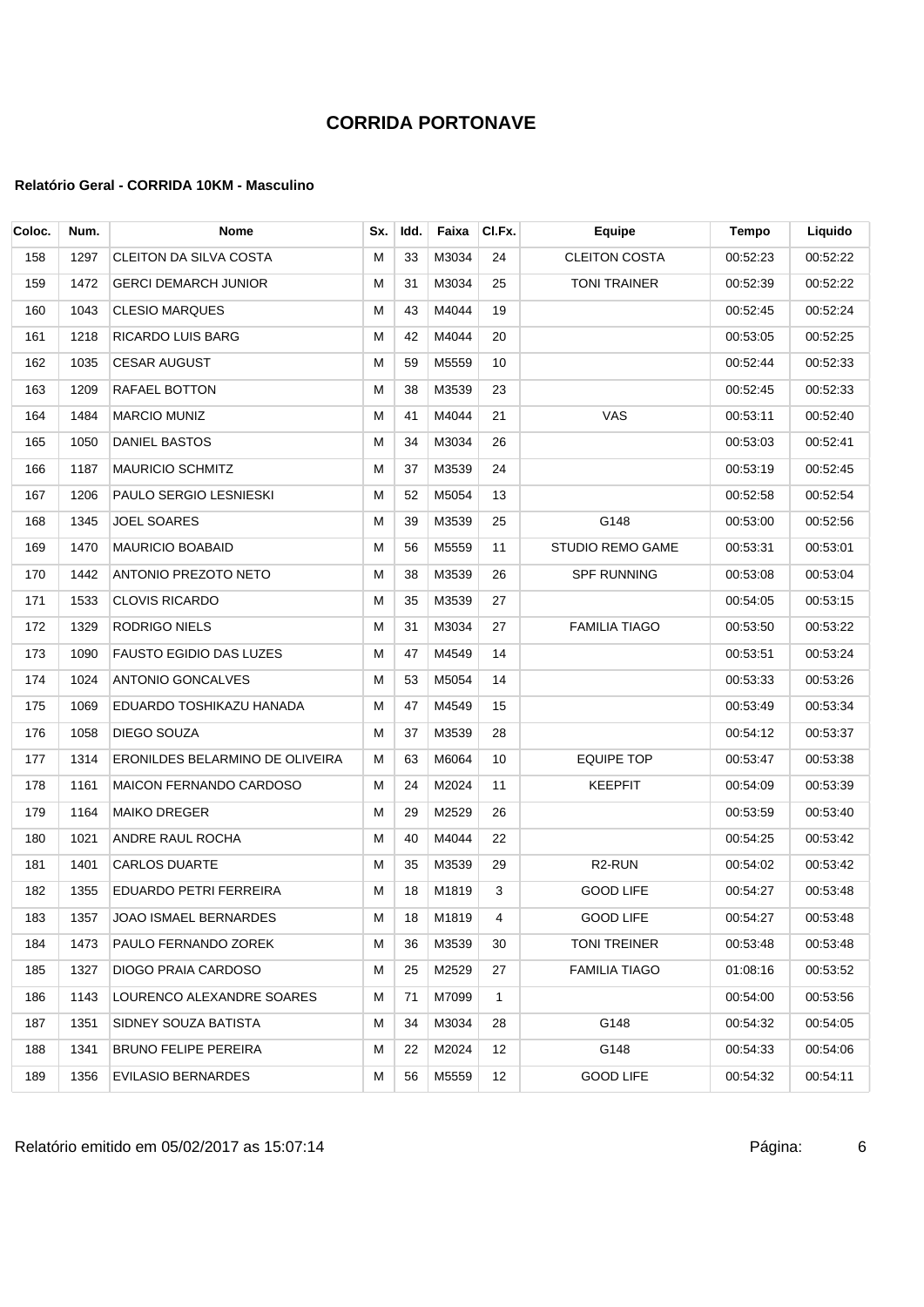| Coloc. | Num. | Nome                                | Sx. | Idd. | Faixa | CI.Fx. | Equipe                                   | Tempo    | Liquido  |
|--------|------|-------------------------------------|-----|------|-------|--------|------------------------------------------|----------|----------|
| 190    | 1039 | <b>CLAUBER MARCELO GOMES</b>        | м   | 41   | M4044 | 23     |                                          | 00:54:58 | 00:54:14 |
| 191    | 1094 | <b>FRANCIS BERNARDO BAUMGARTNER</b> | м   | 32   | M3034 | 29     |                                          | 00:54:36 | 00:54:18 |
| 192    | 1502 | JOAO MARCOS MIRANDA                 | М   | 24   | M2024 | 13     | <b>CLEITON COSTA</b>                     | 00:54:18 | 00:54:18 |
| 193    | 1117 | JEFERSON FISCHER                    | м   | 41   | M4044 | 24     |                                          | 00:54:51 | 00:54:22 |
| 194    | 1395 | PAULO SERGIO CABRAL                 | м   | 48   | M4549 | 16     | <b>PORTONAVE</b>                         | 00:54:29 | 00:54:23 |
| 195    | 1250 | VALDERI FERREIRA DA SILVA           | м   | 42   | M4044 | 25     |                                          | 00:54:38 | 00:54:29 |
| 196    | 1249 | VALCIR FABRICIO PERON               | м   | 40   | M4044 | 26     |                                          | 00:55:52 | 00:54:37 |
| 197    | 1234 | <b>SERGIO THEIS</b>                 | м   | 59   | M5559 | 13     |                                          | 00:54:45 | 00:54:38 |
| 198    | 1360 | OSCAR A. FELDMANN                   | М   | 61   | M6064 | 11     | <b>GOOD LIFE</b>                         | 00:55:02 | 00:54:45 |
| 199    | 1312 | DEINI ROBERTO LOURENCO              | М   | 31   | M3034 | 30     | <b>EQUIPE TOP</b>                        | 00:55:18 | 00:54:47 |
| 200    | 1106 | HENRICO VIDAL DIAS                  | м   | 29   | M2529 | 28     |                                          | 00:54:56 | 00:54:48 |
| 201    | 1076 | <b>EMERSON NAVARRO</b>              | м   | 23   | M2024 | 14     |                                          | 00:54:54 | 00:54:49 |
| 202    | 1186 | <b>MAURI MATIAS DE SOUZA</b>        | M   | 67   | M6569 | 6      |                                          | 00:54:57 | 00:54:55 |
| 203    | 1425 | DAILSON DUTRA                       | М   | 41   | M4044 | 27     | <b>RUNIT</b>                             | 00:55:22 | 00:54:55 |
| 204    | 1071 | <b>EGOMAR</b>                       | М   | 54   | M5054 | 15     |                                          | 00:55:12 | 00:55:04 |
| 205    | 1283 | <b>RICARDO MILLER</b>               | М   | 27   | M2529 | 29     | 25° BATALHAO - POLICIA<br><b>MILITAR</b> | 00:55:44 | 00:55:06 |
| 206    | 1216 | RENATO SOUZA SANTOS                 | м   | 31   | M3034 | 31     |                                          | 00:55:34 | 00:55:08 |
| 207    | 1027 | <b>ARI VARELA</b>                   | м   | 48   | M4549 | 17     |                                          | 00:55:20 | 00:55:09 |
| 208    | 1413 | SILMAR DE OLIVEIRA                  | м   | 41   | M4044 | 28     | R <sub>2</sub> -RUN                      | 00:55:33 | 00:55:13 |
| 209    | 1414 | VALMIR MULLER                       | м   | 59   | M5559 | 14     | R <sub>2</sub> -RUN                      | 00:55:30 | 00:55:17 |
| 210    | 1081 | <b>EVERTON RUDAN TERRES BORGES</b>  | М   | 50   | M5054 | 16     |                                          | 00:55:29 | 00:55:22 |
| 211    | 1284 | ROBERTO S. OLIVEIRA                 | м   | 27   | M2529 | 30     | 25° BATALHAO - POLICIA<br><b>MILITAR</b> | 00:55:45 | 00:55:26 |
| 212    | 1269 | ADEMARI VIEIRA                      | м   | 32   | M3034 | 32     | 25º BATALHAO - POLICIA<br>MILITAR        | 00:55:45 | 00:55:27 |
| 213    | 1391 | <b>JANDERSON REGIO FERREIRA</b>     | м   | 34   | M3034 | 33     | <b>PORTONAVE</b>                         | 00:55:45 | 00:55:35 |
| 214    | 1123 | JOHN CHRISTIAN WENDLING             | M   | 41   | M4044 | 29     | <b>KEEPFIT</b>                           | 00:56:10 | 00:55:38 |
| 215    | 1338 | ADEMIR JOSE SCHNEIDER               | м   | 57   | M5559 | 15     | G148                                     | 00:55:50 | 00:55:38 |
| 216    | 1211 | RAFAEL FREITAS CALDAS               | м   | 29   | M2529 | 31     |                                          | 00:56:20 | 00:55:40 |
| 217    | 1267 | SIDSON NEI DA COSTA MEDINA          | М   | 32   | M3034 | 34     | $23^{\circ}$ BI                          | 00:56:05 | 00 55:41 |
| 218    | 1270 | ALISSON SIMAS OLIVEIRA              | м   | 36   | M3539 | 31     | 25º BATALHAO - POLICIA<br><b>MILITAR</b> | 00:55:44 | 00:55:44 |
| 219    | 1475 | <b>MARCELO GUINTZEL</b>             | М   | 38   | M3539 | 32     | <b>TOP RUNNERS</b>                       | 00:56:07 | 00:55:57 |
| 220    | 1293 | ERICO VIEIRA                        | M   | 34   | M3034 | 35     | <b>AVULSO</b>                            | 00:55:58 | 00:55:58 |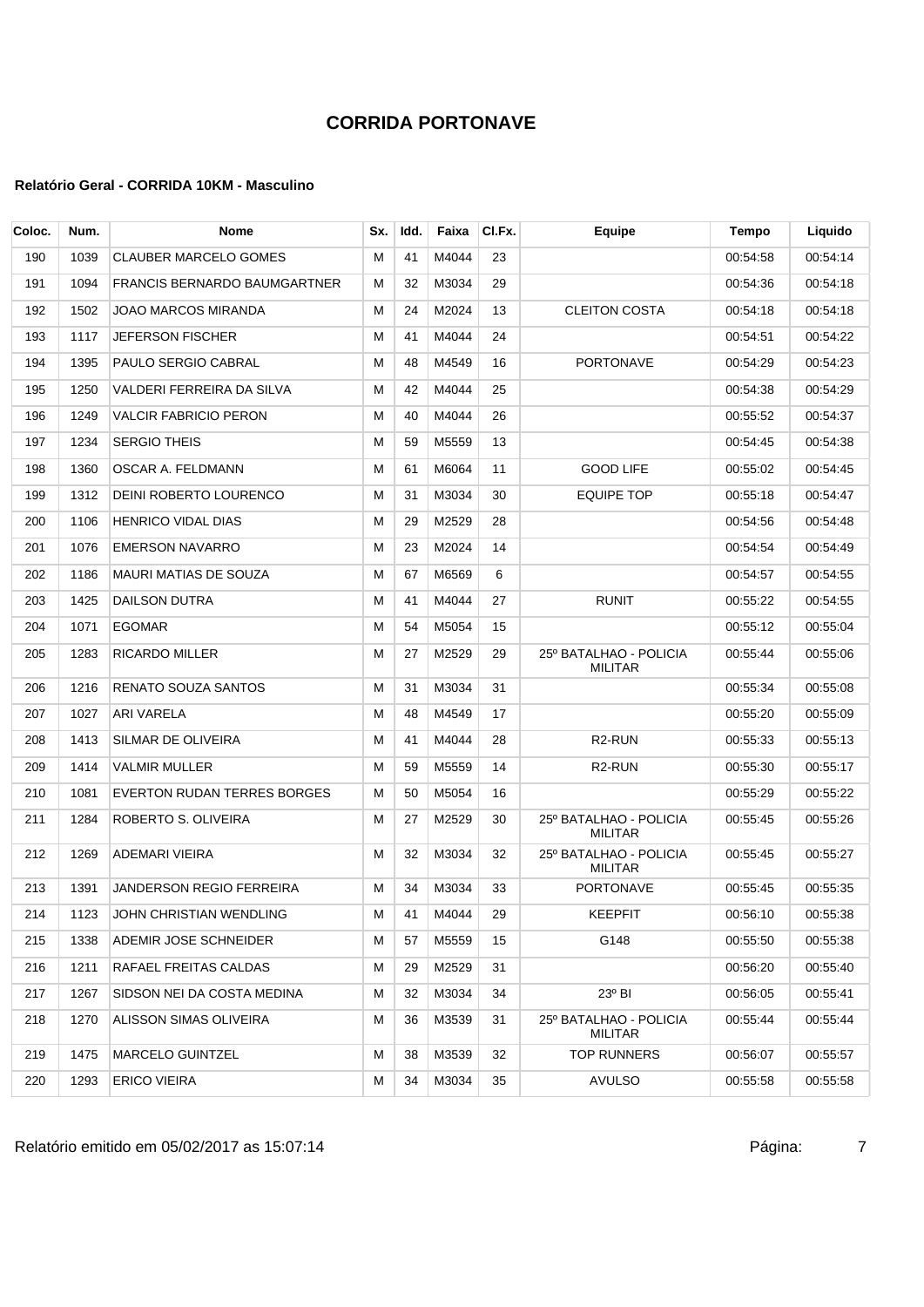| Coloc. | Num. | Nome                          | Sx. | Idd. | Faixa | CI.Fx. | <b>Equipe</b>                            | Tempo    | Liquido  |
|--------|------|-------------------------------|-----|------|-------|--------|------------------------------------------|----------|----------|
| 221    | 1246 | TIAGO BUSS                    | м   | 31   | M3034 | 36     |                                          | 00:56:35 | 00:56:15 |
| 222    | 1095 | FREDEMAR GOLDACKER            | м   | 47   | M4549 | 18     |                                          | 00:56:50 | 00:56:19 |
| 223    | 1276 | EVANDRO F. CRUZ               | M   | 37   | M3539 | 33     | 25º BATALHAO - POLICIA<br><b>MILITAR</b> | 00:56:42 | 00:56:21 |
| 224    | 1456 | AUGUSTO COUTINHO VENSKE       | M   | 21   | M2024 | 15     | <b>SPRINTERS GB</b>                      | 00:56:58 | 00:56:22 |
| 225    | 1489 | <b>MARCO AURELIO TERME</b>    | м   | 33   | M3034 | 37     | <b>EQUIPE TOP</b>                        | 00:57:00 | 00:56:23 |
| 226    | 1394 | <b>MARCIO ROBERTO MENDES</b>  | м   | 47   | M4549 | 19     | <b>PORTONAVE</b>                         | 00:56:57 | 00:56:39 |
| 227    | 1491 | JOAO PAULO OTTO               | M   | 33   | M3034 | 38     | <b>SESI</b>                              | 00:57:25 | 00:56:50 |
| 228    | 1317 | JAISON KIENEN                 | M   | 49   | M4549 | 20     | <b>EQUIPE TOP</b>                        | 00:57:34 | 00:56:58 |
| 229    | 1148 | LUCIO TADEU DA SILVA          | м   | 60   | M6064 | 12     |                                          | 00:57:44 | 00:57:00 |
| 230    | 1119 | JOAO BARROS DA SILVA          | M   | 58   | M5559 | 16     |                                          | 00:57:15 | 00:57:02 |
| 231    | 1163 | <b>MAICON ROGERIO GUARDA</b>  | м   | 31   | M3034 | 39     |                                          | 00:57:31 | 00:57:03 |
| 232    | 1087 | <b>FABRICIO BUBLITZ</b>       | M   | 32   | M3034 | 40     |                                          | 00:57:45 | 00:57:11 |
| 233    | 1304 | ELSON VIEIRA DA MOTA          | M   | 54   | M5054 | 17     | <b>EDUCATIVE</b>                         | 00:57:41 | 00:57:21 |
| 234    | 1003 | ADEMAR DOS SANTOS             | м   | 56   | M5559 | 17     |                                          | 00:57:27 | 00:57:27 |
| 235    | 1049 | DAIGORO CALIZARIO             | М   | 29   | M2529 | 32     |                                          | 00:57:37 | 00:57:29 |
| 236    | 1116 | <b>JEFERSON CONDE</b>         | M   | 42   | M4044 | 30     |                                          | 00:58:12 | 00:57:31 |
| 237    | 1333 | <b>EDILSON RIBEIRO</b>        | м   | 36   | M3539 | 34     | FONTE FITNESS RUNNERS<br><b>TEAM</b>     | 00:58:03 | 00:57:38 |
| 238    | 1067 | EDUARDO BITTELBRUNN           | M   | 37   | M3539 | 35     |                                          | 00:58:10 | 00:57:48 |
| 239    | 1510 | <b>MARCOS ANTONIO</b>         | м   | 47   | M4549 | 21     |                                          | 00:58:01 | 00:57:53 |
| 240    | 1041 | <b>CLAUDIO DAVID</b>          | М   | 53   | M5054 | 18     |                                          | 00:58:37 | 00:58:02 |
| 241    | 1104 | GUILHERME NORMELIO HACK       | M   | 27   | M2529 | 33     |                                          | 00:58:37 | 00:58:02 |
| 242    | 1184 | <b>MARLON RODRIGO HEIL</b>    | м   | 28   | M2529 | 34     |                                          | 00:58:28 | 00:58:07 |
| 243    | 1085 | FABIO NERY DA HORA            | M   | 46   | M4549 | 22     |                                          | 00:58:49 | 00:58:12 |
| 244    | 1107 | HENRIQUE DE CASTILHO RIBAS    | м   | 28   | M2529 | 35     |                                          | 00:58:42 | 00:58:19 |
| 245    | 736  | HELIO JOVITO DIAS             | М   | 47   | M4549 | 23     | SITIO HELIO DIAS                         | 00:58:23 | 00:58:21 |
| 246    | 1400 | CARLOS ALBERTO CUSTODIO       | м   | 59   | M5559 | 18     | R <sub>2</sub> -RUN                      | 00:58:38 | 00:58:23 |
| 247    | 1199 | NILDOMAR F. DA SILVA          | м   | 70   | M7099 | 2      |                                          | 00:58:34 | 00:58:32 |
| 248    | 1330 | <b>GERSON ADEMIR FAGUNDES</b> | м   | 47   | M4549 | 24     | FME - NAVEGANTES                         | 00:58:40 | 00:58:34 |
| 249    | 1460 | DOUGLAS DA CUNHA DA SILVA     | м   | 30   | M3034 | 41     | SPRINTERS GB                             | 00:59:13 | 00:58:35 |
| 250    | 1285 | ROBSON CINEGOSKI              | м   | 35   | M3539 | 36     | 25º BATALHAO - POLICIA<br><b>MILITAR</b> | 00:59:01 | 00:58:39 |
| 251    | 1323 | RAFAEL FLORES GONCALVES       | M   | 34   | M3034 | 42     | <b>EQUIPE TOP</b>                        | 00:59:20 | 00:58:44 |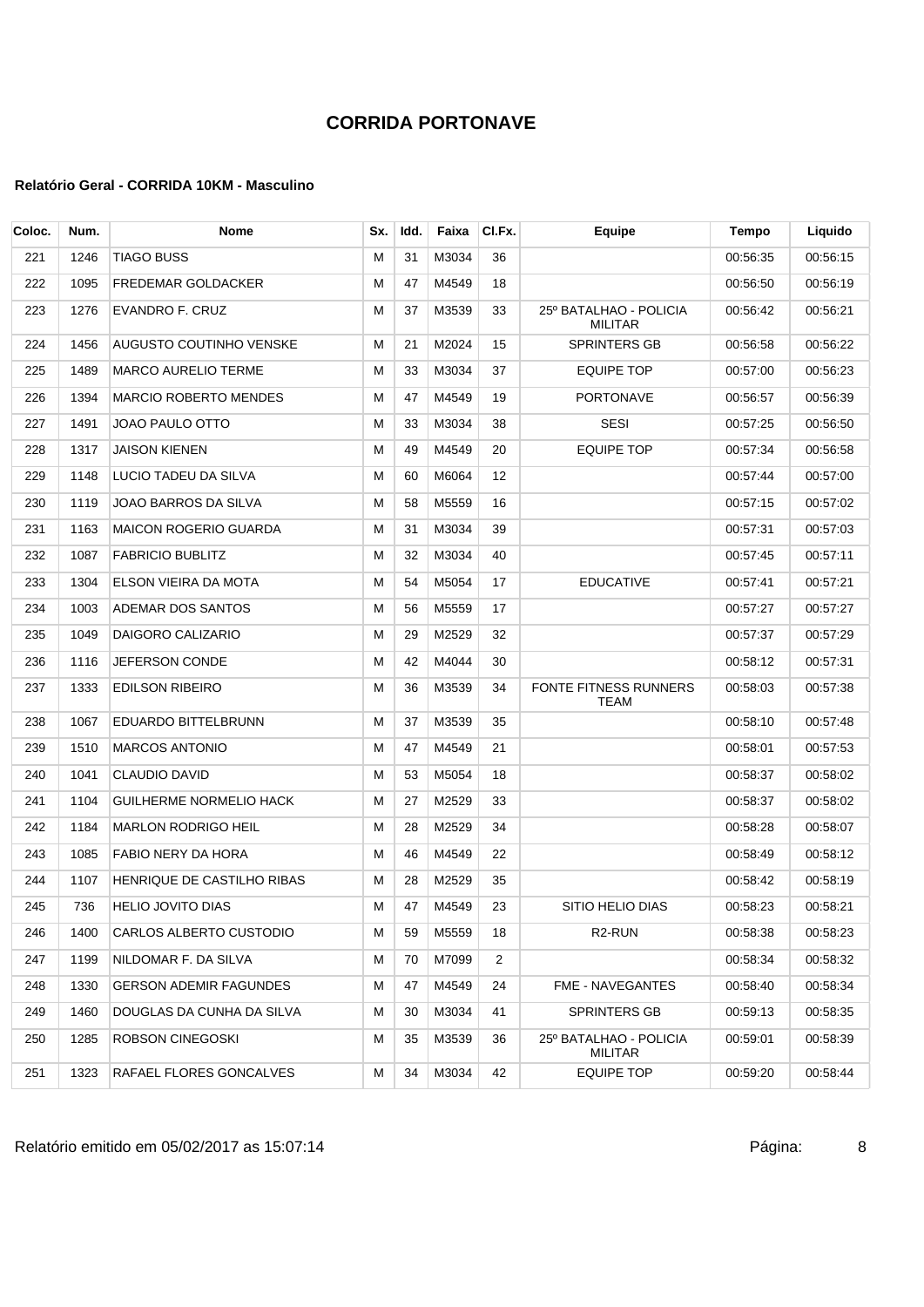| Coloc. | Num. | <b>Nome</b>                     | Sx. | Idd. | Faixa | CI.Fx. | Equipe                                   | Tempo    | Liquido  |
|--------|------|---------------------------------|-----|------|-------|--------|------------------------------------------|----------|----------|
| 252    | 1010 | ALEXANDRE ARTUR KUMM            | м   | 27   | M2529 | 36     |                                          | 00:59:23 | 00:58:50 |
| 253    | 1443 | CLAUDIO LEONARDO URBAN          | м   | 42   | M4044 | 31     | <b>SPF RUNNING</b>                       | 00:59:06 | 00:58:54 |
| 254    | 1223 | RODRIGO BOZAN                   | м   | 27   | M2529 | 37     | <b>KEEPFIT</b>                           | 00:59:28 | 00:58:57 |
| 255    | 1001 | ADALBERTO ALVES DE ANDRADE      | М   | 69   | M6569 | 7      |                                          | 00:59:03 | 00:59:01 |
| 256    | 1282 | PAULO FERNANDO KAFKA            | M   | 35   | M3539 | 37     | 25º BATALHAO - POLICIA<br><b>MILITAR</b> | 00:59:04 | 00:59:04 |
| 257    | 1445 | <b>GEOVANI SATLER</b>           | м   | 35   | M3539 | 38     | <b>SPF RUNNING</b>                       | 00:59:32 | 00:59:09 |
| 258    | 1226 | ROGERIO SABATELLA ADAM          | м   | 46   | M4549 | 25     |                                          | 00:59:14 | 00:59:14 |
| 259    | 1481 | <b>GEOVANNI DE SOUZA</b>        | м   | 36   | M3539 | 39     | VAS                                      | 00:59:32 | 00:59:22 |
| 260    | 1230 | SAUL DA SILVA CAMARA            | М   | 68   | M6569 | 8      |                                          | 01:00:21 | 00:59:52 |
| 261    | 1166 | <b>MARCELO SANDRINI PERIN</b>   | M   | 27   | M2529 | 38     |                                          | 01:00:28 | 00:59:55 |
| 262    | 1188 | <b>MAURO CESAR MARCHI</b>       | м   | 44   | M4044 | 32     |                                          | 01:00:15 | 01:00:02 |
| 263    | 1222 | ROBSON DA SILVEIRA              | м   | 29   | M2529 | 39     |                                          | 01:00:47 | 01:00:15 |
| 264    | 1224 | RODRIGO OTAVIO JOHANNSEN MULLER | м   | 40   | M4044 | 33     |                                          | 01:00:49 | 01:00:16 |
| 265    | 1422 | <b>BRUNO ROMERO PASETTO</b>     | м   | 36   | M3539 | 40     | <b>RUNIT</b>                             | 01:00:37 | 01:00:18 |
| 266    | 1078 | ERVINO SANDRO GERALDO           | М   | 48   | M4549 | 26     |                                          | 01:00:56 | 01:00:44 |
| 267    | 1038 | CICERO JAYME DOS PASSOS         | M   | 56   | M5559 | 19     |                                          | 01:01:12 | 01:01:04 |
| 268    | 1169 | MARCELO WIPPEL DA SILVA         | м   | 36   | M3539 | 41     |                                          | 01:01:28 | 01:01:04 |
| 269    | 1252 | VALMIR SEBASTIAO VANSUITA       | м   | 54   | M5054 | 19     |                                          | 01:01:13 | 01:01:06 |
| 270    | 1240 | SILVIO JOSE VIEIRA              | м   | 60   | M6064 | 13     |                                          | 01:01:34 | 01:01:29 |
| 271    | 1201 | OSVALDO TOMAZELI                | м   | 70   | M7099 | 3      |                                          | 01:02:12 | 01:01:34 |
| 272    | 1279 | JULIANO CORREA DOS SANTOS       | M   | 34   | M3034 | 43     | 25º BATALHAO - POLICIA<br><b>MILITAR</b> | 01:02:15 | 01:01:35 |
| 273    | 1482 | JOAO JEREMIAS PEREIRA MARTINS   | м   | 72   | M7099 | 4      | VAS                                      | 01:01:46 | 01:01:42 |
| 274    | 1070 | EDUARDO VIDAL TEIXEIRA          | м   | 19   | M1819 | 5      |                                          | 01:02:14 | 01:01:43 |
| 275    | 1375 | ALEXANDRE CARLOS COSTA SILVA    | м   | 54   | M5054 | 20     | <b>PERFORMANCE</b><br><b>TREINAMENTO</b> | 01:02:24 | 01:01:58 |
| 276    | 1121 | JOAO GUILHERME PETTER           | M   | 55   | M5559 | 20     |                                          | 01:02:37 | 01:02:00 |
| 277    | 1233 | <b>SERGIO FELIX LEITE</b>       | M   | 40   | M4044 | 34     |                                          | 01:02:41 | 01:02:01 |
| 278    | 1261 | WILSON RICARDO PEREIRA          | м   | 42   | M4044 | 35     |                                          | 01:02:15 | 01:02:09 |
| 279    | 1108 | <b>IVENS FRISCHKNECHT</b>       | м   | 52   | M5054 | 21     |                                          | 01:02:54 | 01:02:19 |
| 280    | 1097 | <b>GILMAR DA SILVA</b>          | M   | 52   | M5054 | 22     |                                          | 01:02:41 | 01:02:20 |
| 281    | 1446 | IVAN CARLOS DA FONSECA          | м   | 48   | M4549 | 27     | <b>SPF RUNNING</b>                       | 01:02:44 | 01:02:44 |
| 282    | 1402 | <b>EDSON SESTREM</b>            | м   | 54   | M5054 | 23     | R <sub>2</sub> -RUN                      | 01:03:05 | 01:02:50 |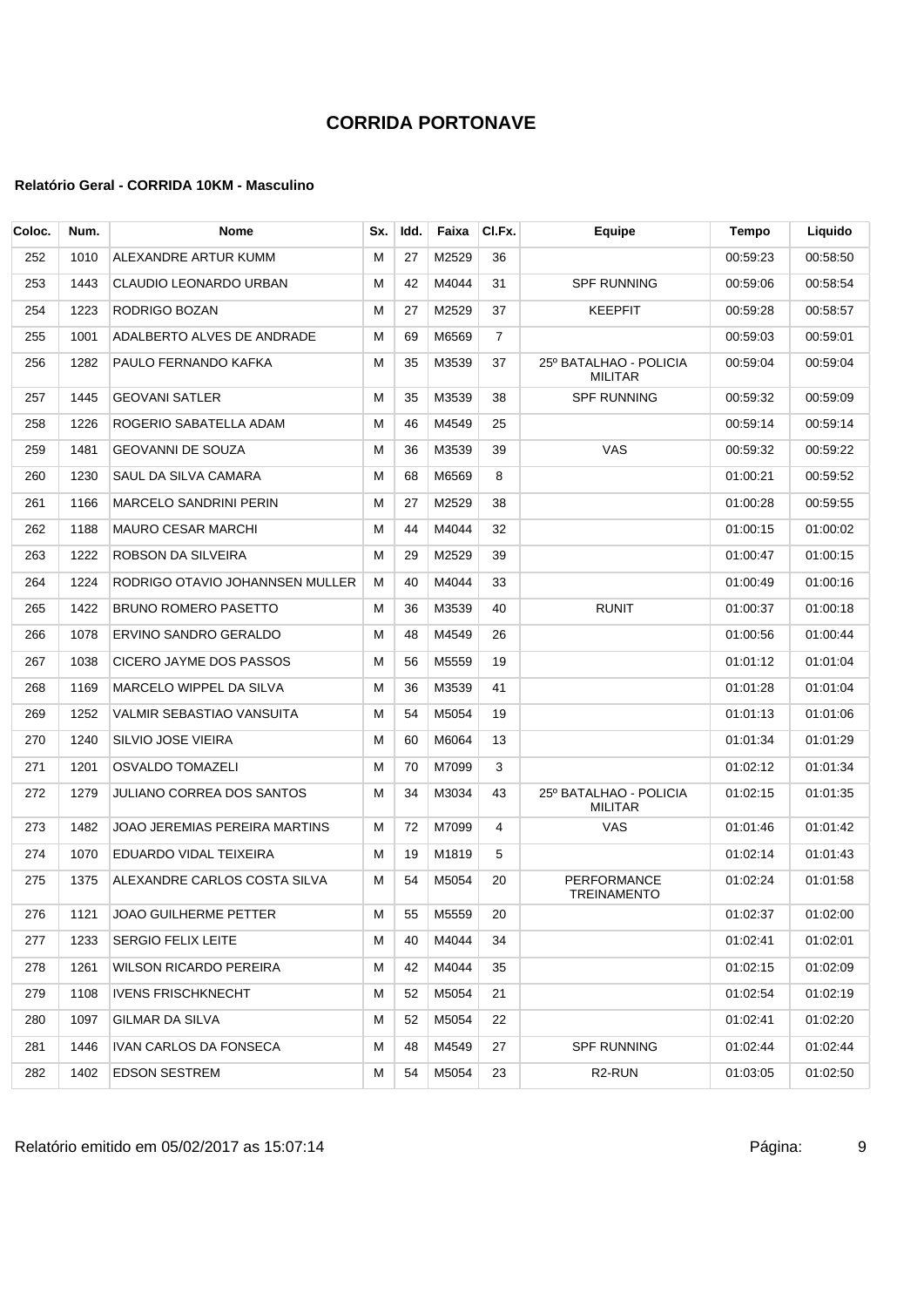| Coloc. | Num. | <b>Nome</b>                           | Sx. | Idd. | Faixa | CI.Fx. | Equipe                                   | Tempo    | Liquido  |
|--------|------|---------------------------------------|-----|------|-------|--------|------------------------------------------|----------|----------|
| 283    | 1321 | <b>MAURO SERGIO FANHA</b>             | M   | 41   | M4044 | 36     | <b>EQUIPE TOP</b>                        | 01:04:03 | 01:03:21 |
| 284    | 1165 | <b>MARCELO CARONE</b>                 | М   | 44   | M4044 | 37     |                                          | 01:03:28 | 01:03:23 |
| 285    | 1098 | <b>GILMAR GONCALVES</b>               | M   | 58   | M5559 | 21     |                                          | 01:04:12 | 01:03:25 |
| 286    | 1229 | SANDRO ALENCAR FERNANDES              | M   | 39   | M3539 | 42     |                                          | 01:04:24 | 01:03:39 |
| 287    | 1483 | LUCIANO DOS SANTOS                    | M   | 41   | M4044 | 38     | VAS                                      | 01:04:32 | 01:03:40 |
| 288    | 1059 | DIOGO DOMINGOS COSTA CURTA            | M   | 60   | M6064 | 14     |                                          | 01:04:07 | 01:03:45 |
| 289    | 1486 | <b>SERGIO BORNHOFEN</b>               | М   | 42   | M4044 | 39     | VAS                                      | 01:04:35 | 01:03:57 |
| 290    | 1225 | ROGERIO MOREIRA CARVALHO MAES         | М   | 51   | M5054 | 24     |                                          | 01:04:52 | 01:04:16 |
| 291    | 1277 | <b>GEORGE LUIZ S. TORENTINO</b>       | M   | 34   | M3034 | 44     | 25º BATALHAO - POLICIA<br><b>MILITAR</b> | 01:05:11 | 01:04:31 |
| 292    | 1259 | <b>WILLIAN DE A FLORENCIO</b>         | M   | 26   | M2529 | 40     | <b>KEEPFIT</b>                           | 01:04:47 | 01:04:47 |
| 293    | 1430 | <b>MARCELO SAFANELI</b>               | М   | 51   | M5054 | 25     | <b>RUNIT</b>                             | 01:05:16 | 01:04:49 |
| 294    | 1062 | EDGAR DE OLIVEIRA DIAS                | M   | 36   | M3539 | 43     |                                          | 01:05:08 | 01:05:04 |
| 295    | 1387 | <b>ANDRE RIGHI</b>                    | М   | 47   | M4549 | 28     | <b>PORTONAVE</b>                         | 01:05:50 | 01:05:23 |
| 296    | 1138 | LEANDRO FERNANDES DE GOUVEA           | М   | 35   | M3539 | 44     |                                          | 01:05:41 | 01.05:41 |
| 297    | 1167 | MARCELO VERNUNCIO PONTES              | M   | 53   | M5054 | 26     |                                          | 01:05:52 | 01:05:41 |
| 298    | 1011 | ALEXANDRE FOGACA                      | M   | 37   | M3539 | 45     |                                          | 01:06:19 | 01:05:48 |
| 299    | 1044 | CLOVIS EDGAR LENZ                     | M   | 39   | M3539 | 46     |                                          | 01:06:58 | 01:06:32 |
| 300    | 1220 | ROBERTO BETZ                          | M   | 70   | M7099 | 5      |                                          | 01:08:03 | 01:07:31 |
| 301    | 1007 | <b>ADILANO WEISS</b>                  | M   | 39   | M3539 | 47     |                                          | 01:08:24 | 01:08:11 |
| 302    | 1313 | <b>EGON HENRIQUE KERSCHER</b>         | M   | 26   | M2529 | 41     | <b>EQUIPE TOP</b>                        | 01:09:39 | 01:09:23 |
| 303    | 1324 | <b>RODRIGO FISCHER</b>                | M   | 27   | M2529 | 42     | EQUIPE TOP                               | 01:09:39 | 01:09:23 |
| 304    | 1042 | <b>CLECIO RODRIGUES</b>               | M   | 64   | M6064 | 15     |                                          | 01:09:57 | 01:09:31 |
| 305    | 1463 | GILBERTO CARLOS SILVEIRA DE AVILA     | М   | 40   | M4044 | 40     | <b>SPRINTERS GB</b>                      | 01:09:59 | 01:09:43 |
| 306    | 739  | MAURICEIA ARAGAO FERREIRA DIAS        | М   | 43   | M4044 | 41     | SITIO HELIO DIAS                         | 01:09:48 | 01:09:48 |
| 307    | 1157 | LUIZ RODOLFO BURGER                   | м   | 49   | M4549 | 29     |                                          | 01:11:04 | 01:10:34 |
| 308    | 1344 | <b>GILSON DA CAMARA</b>               | М   | 51   | M5054 | 27     | G148                                     | 01:11:10 | 01:10:35 |
| 309    | 1137 | <b>LAURO</b>                          | М   | 46   | M4549 | 30     |                                          | 01:11:26 | 01:11:01 |
| 310    | 1140 | <b>LEANDRO ROZA</b>                   | М   | 72   | M7099 | 6      |                                          | 01:11:14 | 01:11:01 |
| 311    | 1434 | ROCHESTER FRANCO                      | M   | 40   | M4044 | 42     | <b>RUNIT</b>                             | 01:11:32 | 01:11:08 |
| 312    | 1455 | ANTONIO CARLOS DA CONCEICAO<br>JUNIOR | М   | 42   | M4044 | 43     | <b>SPRINTERS GB</b>                      | 01:12:09 | 01:11:31 |
| 313    | 1337 | ADEMAR ANTONIO MEDEIROS JUNIOR        | м   | 39   | M3539 | 48     | G148                                     | 01:13:45 | 01:13:10 |